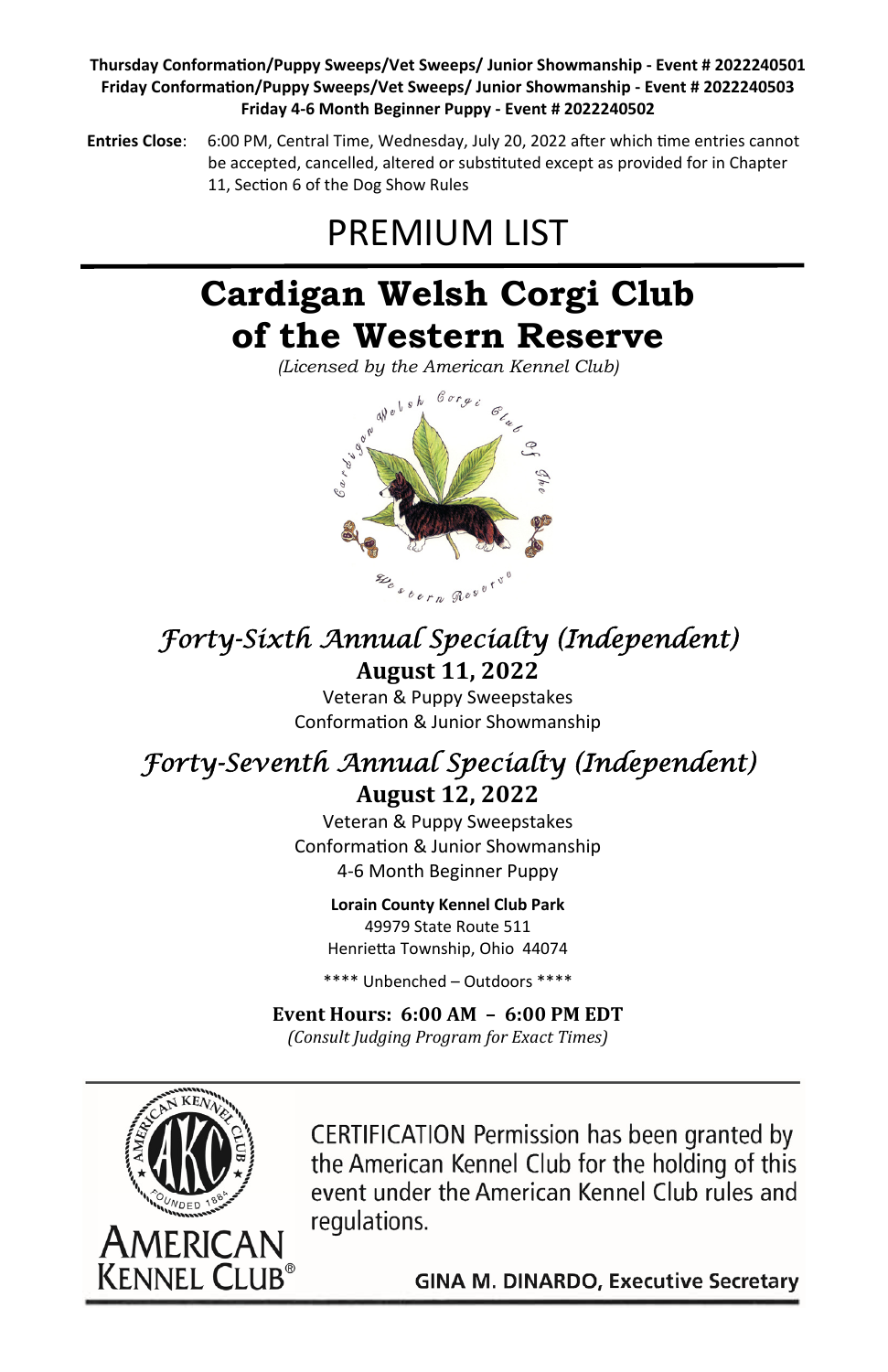### **ALL SHOWS HELD AT THE SAME LOCATION**

### **Lorain County Kennel Club Park 49979 State Route 511 Henrietta Township, Ohio 44074**

CWCCWR 46th & 47th Annual Specialties Two-Day All-Breed Show with Obedience & Rally Trials

**Thursday, August 11, 2022**  CWCCWR 46th Independent Specialty Show Veteran & Puppy Sweepstakes Judge — Mr. Philip Myers Breed & Junior Showmanship Judge — Mr. Andrew E. Carter

**Friday, August 12, 2022**  CWCCWR 47th Independent Specialty Show Veteran & Puppy Sweepstakes Judge — Ms. Kimberly Moshlak Breed & Junior Showmanship Judge — Mrs. Ann F Yuhasz 4-6 Month Beginner Puppy Competition Judge — Mrs. Ann F Yuhasz

### **\*\*\*LUNCH UNDER THE TENT AFTER SWEEPSTAKES BOTH DAYS\*\*\* Cost - \$10.00 per person**

#### **CWCCWR Event Secretary**

Ingrid Greig c/o Foy Trent Dog Shows PO Box C, Sturgeon, MO 65284

**Saturday, August 13, 2022**  Lorain County Kennel Club — All-Breed Show Breed Judge — Mr. Rick Gschwender

### **Sunday, August 14, 2022**

Lorain County Kennel Club — All-Breed Show Breed Judge — Ms. JoAnne M Buehler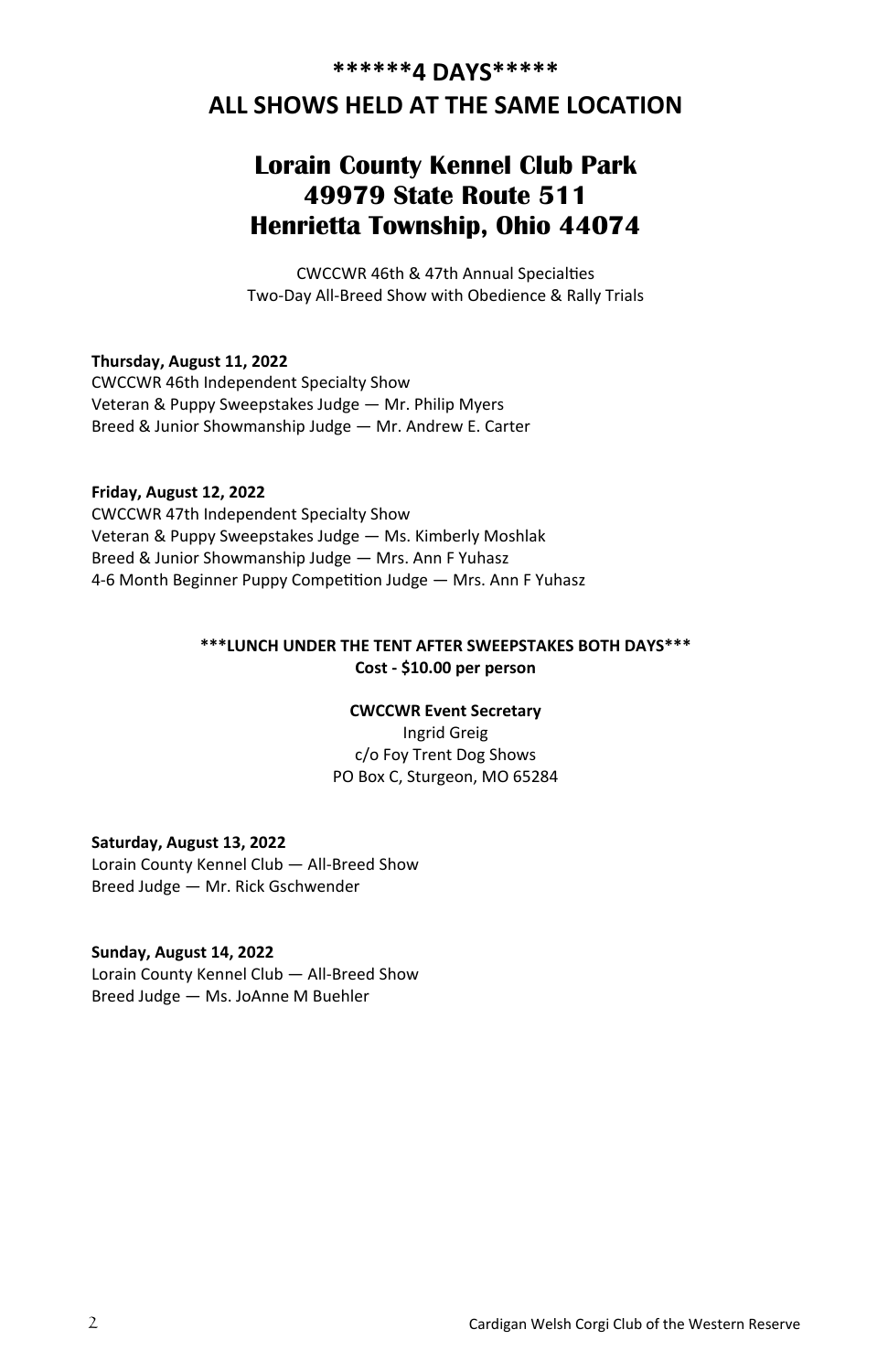### Events

The Cardigan Welsh Corgi Club of the Western Reserve will present the following events to be held after the Regional Specialty.

#### **Thursday, August 11, 2022**  Seminar Time: TBD

New Exhibitor Briefing & Meet the Breeds Presented by Douglas Greig

### Routes to the Show

**From Ohio Turnpike:** Leave I-80/ I-90 at Exit 135. Go South on Baumhart Road to Route 511. Make a right onto Route 511 and proceed to the Show Site (on left hand side)

**From I-71 South:** Take I-71 North past Ashland and Exit at Route 301. Take Route 301 North to Route 224. Go West on Route 224 to Route 58. Go North on Route 58 to Oberlin. In Oberlin, pick up Route 511, turn left and go West to Show Site.

**From I-480 East:** Take I-480 West (past airport) to Route 10. Follow Route 10 and it will merge into Route 20 West. Exit from Route 20 West at Route 511. Follow Route 511 through Oberlin to Show Site (5 Miles from City Limits)

### Show Veterinarian (on call & emergency)

Animal Clinic Northview Inc 440-327-8282

### **From : Lorain County Kennel Club, Inc Park**

### *49979 State Route 511, HenrieƩa Township, Ohio 44074*

Start out Going EAST on OH-511 / State Route 511 toward GIFFORD ROAD 6.4 Miles • Take the ramp on the left for US-20 East and head toward Cleveland • Keep straight to get onto OH-10E 2.3 Miles • At EXIT 3, head right on the ramp toward AVON/ WOOSTER 0.2 Miles • Turn right onto STATE ROUTE 83 connector toward AVON/ WOOSTER 407 ft . Turn LEFT onto BUTTERNUT RIDGE ROAD 0.3 Miles • Turn left onto OH-83/ Avon Belden Road 2.6 Miles • Turn left onto US-20 W/OH-113/ Center Ridge Road 0.3 Miles • Turn right onto Stoney Ridge Road 0.1 Mile • Turn Left 174 Ft. • Arrive at 36400 CENTER RIDGE RD

> Animal Clinic Northview Inc 36400 Center Ridge Road North Ridgeville, Ohio 44039

Total Distance: 21.17 Miles Total Travel Time: 26 Minutes

### Photographer

**Turley Photo** 

P.O. Box 7 Chesterland, Ohio 44026 Website: www.turleyphoto.com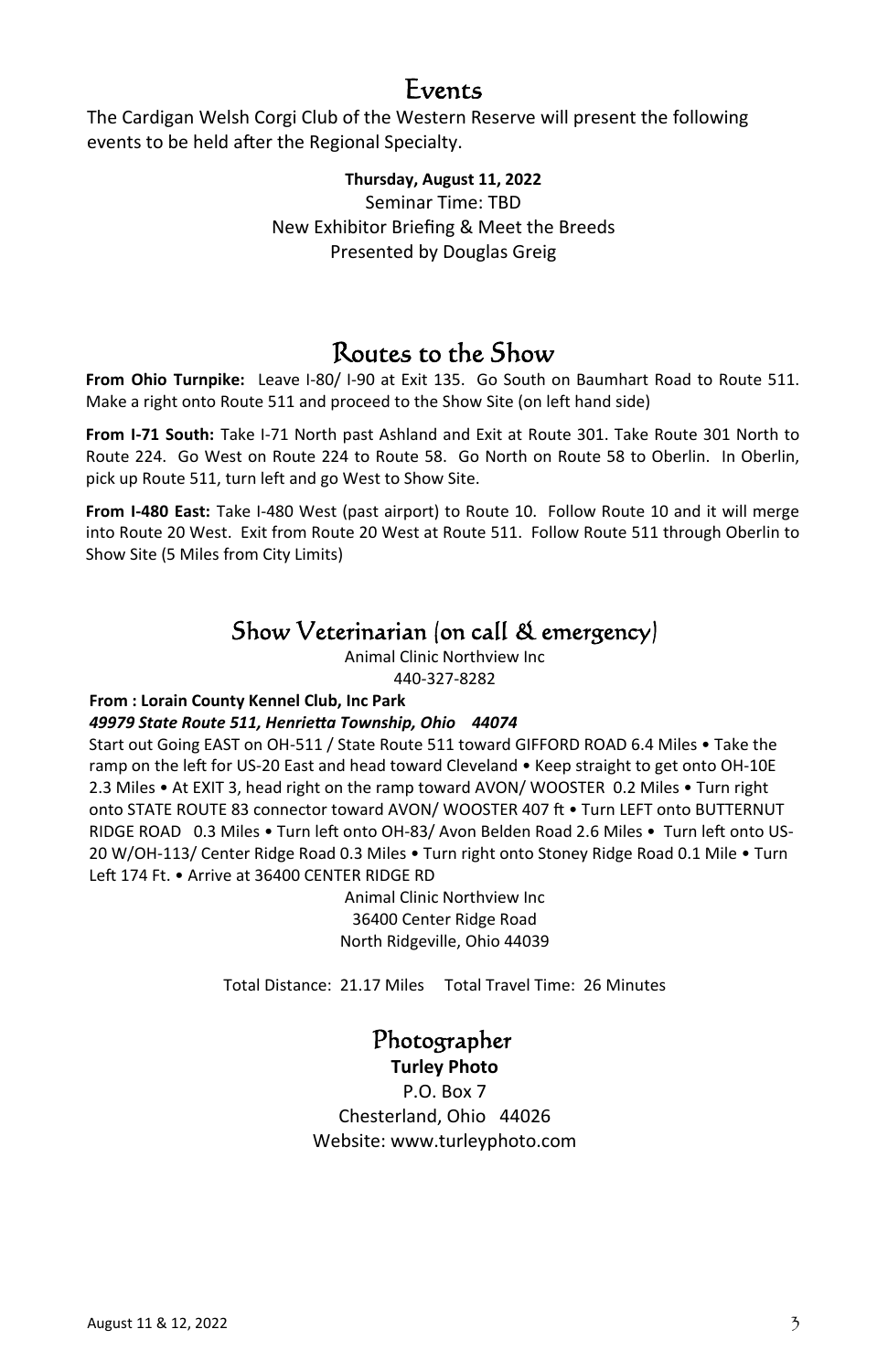## Entry Fees

### **ConformaƟon:**

|                                     | ---- \$ 32.00                                        |
|-------------------------------------|------------------------------------------------------|
|                                     | \$28.00                                              |
|                                     | $-528.00$                                            |
|                                     | --- \$ 22.00                                         |
| 4 & Under 6 Month Puppy Competition | --- \$ 15.00<br>------------------------------------ |

*• Please put Breed & Name of Show on Check •*

## Judges

**Thursday, August 11, 2022** 

Mr. Andrew E. Carter (22708) ........... 338 Upper Tinicum Church Rd, Upper Black Eddy, PA 18972 *ConformaƟon & Junior Showmanship (\*)*  Mr. Philip Myers ................................................................. 215 E. Sheridan Ave, DuBois, PA 15801 *Puppy & Veteran Sweepstakes* 

### **Friday, August 12, 2022**

Mrs. Ann F Yuhasz (5019) ................................................ 36205 Miles Rd, Chagrin Falls, OH 44022 *ConformaƟon, Junior Showmanship & 4-6 Month Beginner Puppy*  Ms. Kimberly Moshlak ........................................... 14249 Bakerwood Place, Haymarket, VA 20169 *Puppy & Veteran Sweepstakes* 

Please Note: (\*) appearing after a judge's name/ assignment denotes Provisional/ Permit status for that assignment on the date the judging panel was finalized and approved by the AKC.

### Catalogs

Catalogs are available at the Regional Specialty at a price of \$10.00.

**Event Secretary, Ingrid Greig**  *(Phone day of show: 440-364-2727)*



## **Foy Trent Dog Shows LLC**

AKC Annually Licensed Superintendents: James Davis . Julia Foster-Hess . Foy Trent . Susan W. Trent

P.O. Box C, Sturgeon, MO 65284 (573) 687-2101 · FAX: (888) 685-8989 · www.foytrentdogshows.com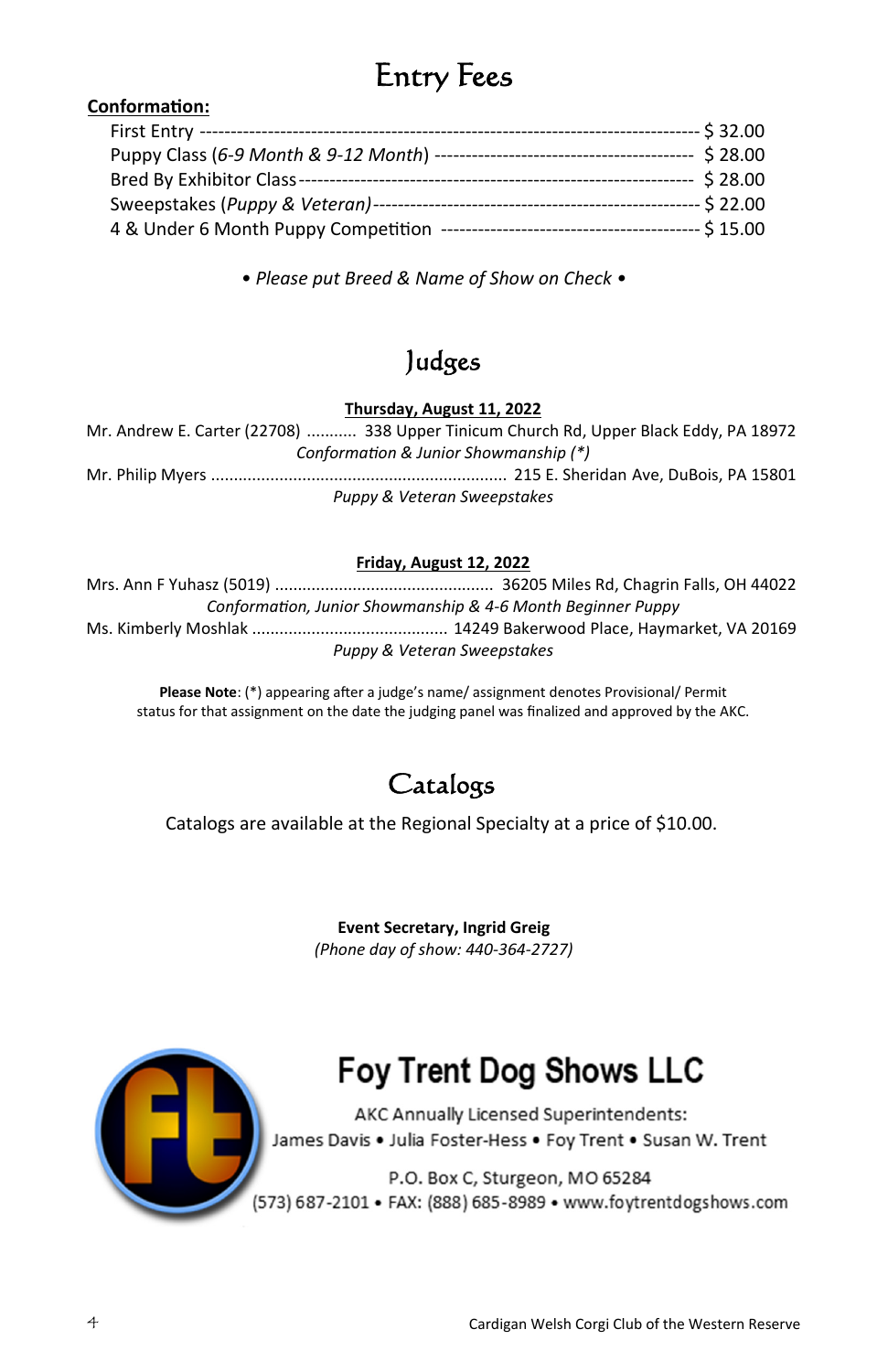### **Hotels & Motels Which Will Accept Dogs**  (All in Ohio)

Motel 6 - 704 North LeaviƩ Road - Amherst - (440) 988-3266 (No More Than Two Dogs Per Room)

Days Inn (Pet Charge) - 934 North Leavitt Road - Amherst - (440) 652-2928 (No More Than Three Dogs Per Room)

Super 8 Motel (Pet Charge) - 32801 Lorain Rd, North Ridgeville - (440) 822-3619

LaQuinta - Cleveland Airport - 25105 Country Club Blvd. North Olmsted (440) 734-4477 (No More Than Four Dogs Per Room)

Red Roof Inn - 29595 Clemens Rd - Westlake - (440) 892-7920

### **Campgrounds**  (All in Ohio)

Clare-Mar Lakes Campground - New London - (440) 647-3318

Cleveland/ Sandusky (Jelly Stone) Park - Nova - (419) 652-2267

Indian Trail Campground - New London - (419) 929-1135

Schaun Acres Campground - Oberlin - (440) 775-7122

Sunset Lake Campgrounds - Spencer - (330) 667-2686

There is also camping available at the show site **NO HOOK UPS**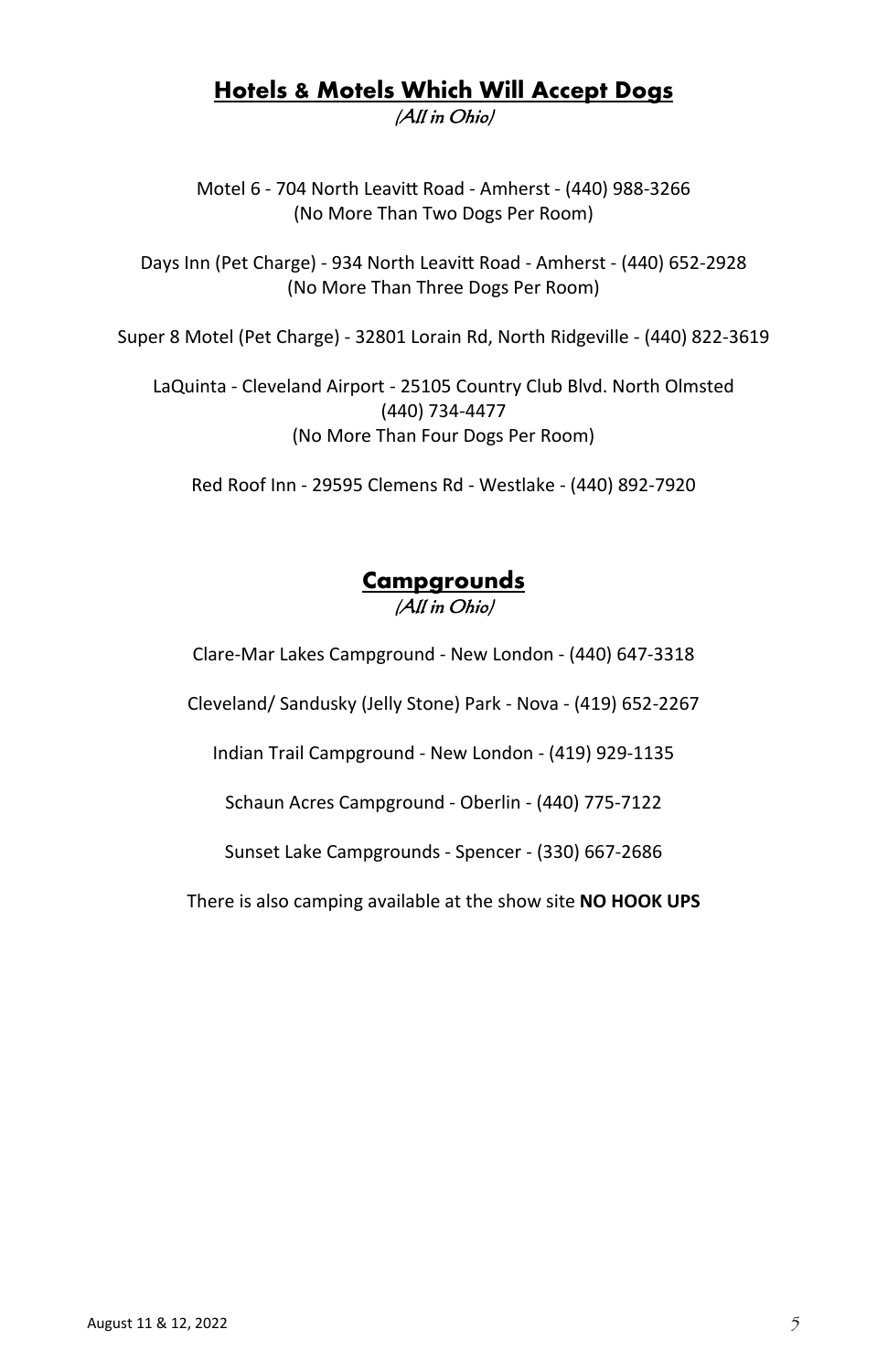### Cardigan Welsh Corgi Club Of The Western Reserve

| 991 N. Terrace Lane, Ypsilanti, MI 48198-3063 |  |
|-----------------------------------------------|--|

#### **Board of Directors**

Katie Brooks Thomas Jane Smith Tracie Zeitz

### Show Committee

### **Show Chairperson - Douglas Greig**

3880 East 364 Street, Willoughby, Ohio 44094 • slideracd@gmail.com • (440) 382-9743 Along with all the Officers & Directors of the CWCCWR are the following listed committees

#### **Bench Show Committee**

Barbara Blume Douglas Greig Stephanie Hoyer Patrick Smith Tim Zeitz

### Specialty Show Committee

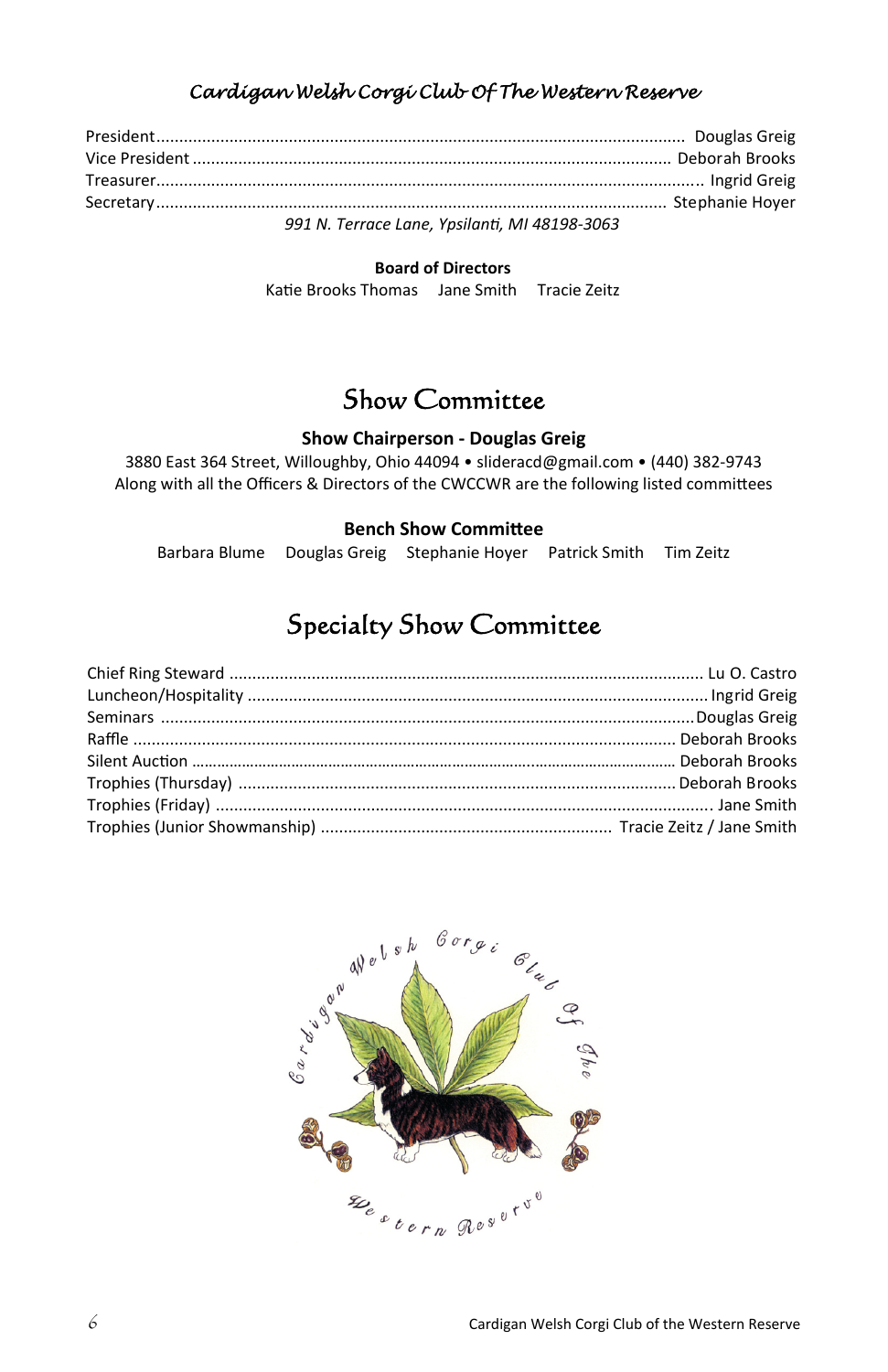### Ribbon Prizes

### **Regular Classes Non-Regular Classes**

| <b>First Prize</b>      | <b>Blue Rosette</b>             | First Prize                | Rose Rosette         |
|-------------------------|---------------------------------|----------------------------|----------------------|
| Second Prize            | <b>Red Rosette</b>              | Second Prize               | <b>Brown Rosette</b> |
| <b>Third Prize</b>      | Yellow Rosette                  | <b>Third Prize</b>         | Light Green Rosette  |
| Fourth Prize            | White Rosette                   | <b>Fourth Prize</b>        | Gray Rosette         |
| Winners                 | <b>Purple Rosette</b>           | <b>Best in Sweeps</b>      | Pink & Green Rosette |
| <b>Reserve Winners</b>  | Purple & White Rosette          |                            |                      |
| <b>Best of Winners</b>  | <b>Blue &amp; White Rosette</b> | (Puppy, Veteran)           |                      |
| <b>Best of Breed</b>    | Purple & Gold Rosette           | Best of Opposite Sex to    | Lavender Rosette     |
| Best of Opposite Sex to |                                 | Best in Sweeps (Puppy,     |                      |
| <b>Best of Breed</b>    | Red & White Rosette             | Veteran)                   |                      |
| Select Dog/Bitch        | Light Blue & White Rosette      | <b>Best Junior Handler</b> | Rose & Green Rosette |
| Award of Merit          | Dark Green Rosette              | Best 4-6 Mo Beginner Puppy | Orange Rosette       |
|                         |                                 | BOS 4-6 Mo Beginner Puppy  | Lavender Rosette     |

### **BREED CLASSIFICATIONS**

*(Note – The Novice Breed Class is NOT being offered)* 

Puppy Dogs — 6 to 9 Months Puppy Dogs — 9 to 12 Months Dogs — 12 to 18 Months Bred-By Exhibitor Dogs (\*) American Bred Dogs Open Dogs WINNERS DOG *(Same Classes for Bitches)* 

### *\** Bred-by-Exhibitor (BBE) Class Eligibility (*Revised 09/02)*

All dogs entered in the Bred-By-Class must be **individually registered** with the AKC. The person handling the dog must be the breeder of record of the dog and an owner of record of the dog. To exhibit in this class, family members must be a breeder and owner of record.

### **BEST OF BREED COMPETITION**

### **NON-REGULAR CLASSES** *(Involving Single Dog Entries)*

**VETERAN DOG and VETERAN BITCH CLASSES** — *(Divided by Age).* The Veteran 7-9 class is for dogs and bitches, seven (7) years of age or older on the day of the show and less than nine (9) years of age. The Veteran 9-11 class is for dogs and bitches, nine (9) years of age or older on the day of the show and less than eleven (11) years of age. The Veteran 11-13 class is for dogs and bitches eleven (11) years of age or older on the day of the show and less than thirteen (13) years of age. The Veteran 13 & over class is for dogs and bitches, thirteen (13) years of age and over. Neutered dogs and spayed bitches may compete in the Veterans Classes at Independent Specialties. The winner of each of these classes will be eligible to compete for Best of Breed.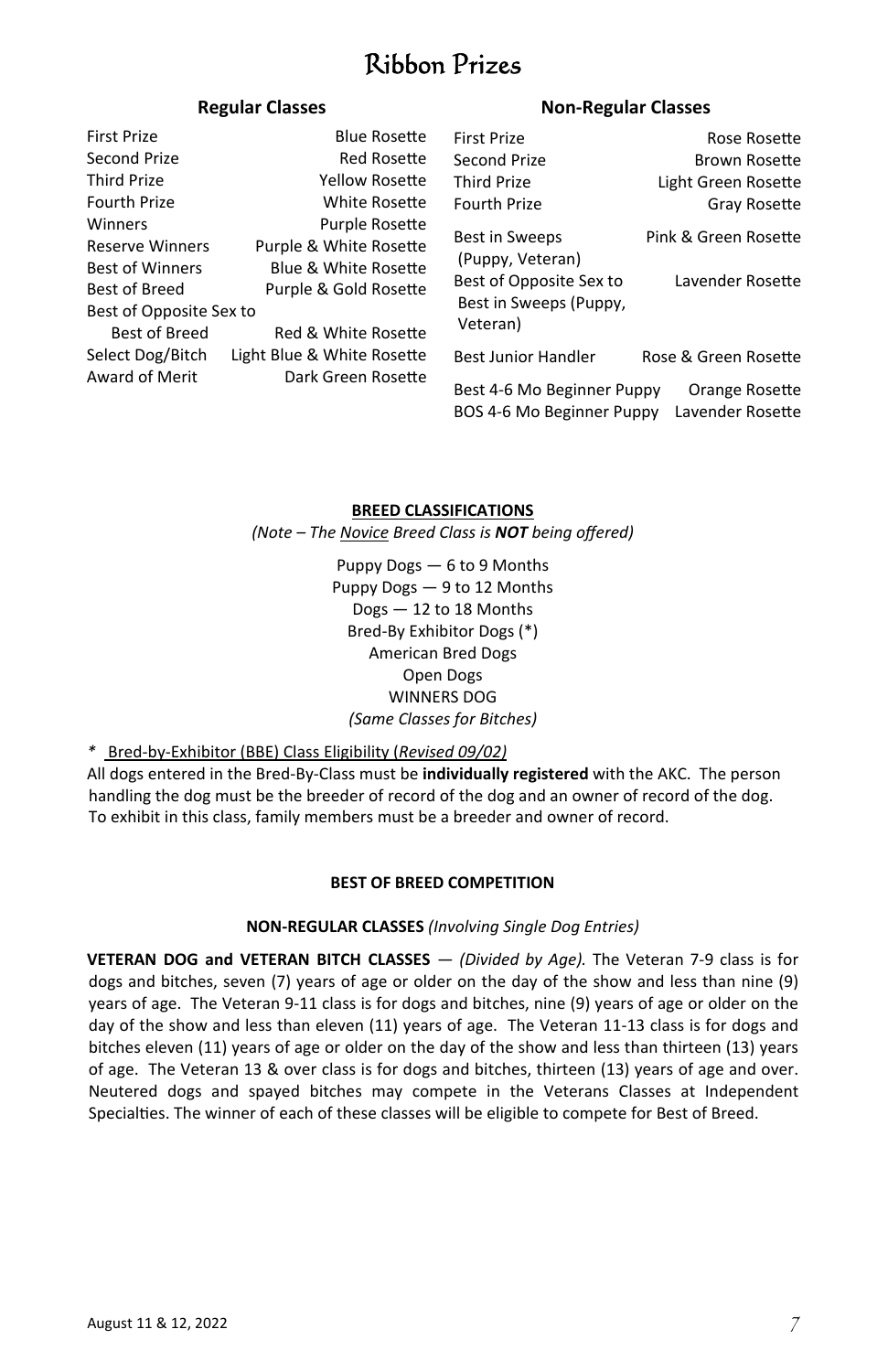#### **NON-REGULAR CLASSES** *(Involving MulƟple Dog Entries)*

**STUD DOG CLASS,** is for Stud Dogs and two (2) of their Get. Stud Dogs must be entered in the Stud Dog Class and must be shown in the ring with their Get. The Stud Dog cannot be shown as the Get for another Stud Dog. Owner of Stud Dog need not necessarily be the owner of Get. Offspring only to be judged based on their merits. Each dog making up the Get must be individually entered in one of the Regular Conformation Classes, Best of Breed Competition or a Non-Regular ConformaƟon Class (*other than the Stud Dog Class*) at this show.

**BROOD BITCH CLASS**, same as for Stud Dog except substitute Brood Bitch for Stud Dog and Produce for Get where appropriate.

A castrated male may be entered as the Stud Dog in the Stud Dog Class and a spayed bitch may be entered as the Brood Bitch in the Brood Bitch Class.

**BRACE CLASS,** for two dogs that are similar in appearance, performing in unison and presented by a maximum of two handlers. Dogs competing in brace competitions must have at least one common owner. Dogs need not be entered in another class. Brace Class must be indicated on the entry form. If more than one brace is entered by common owners, the dogs comprising each Brace Unit must be designated "**Brace #1, Brace #2, etc**". Indicate on each entry form the AKC number/ registered name of the other member of the brace.

As the judge's decision in the Stud Dog, Brood Bitch and Brace Classes will be based on the merits of more than one dog or bitch, none of the dogs or bitches making up the entry judged first in the class will be eligible to compete for Best of Breed by virtue of having won this class.

### **JUNIOR SHOWMANSHIP COMPETITION**

### **Novice Junior 9 & under 12 yrs • Open Junior 9 & under 12 yrs Novice Intermediate 12 & under 15 yrs • Open Intermediate 12 & under 15 yrs Novice Senior 15 & under 18 yrs • Open Senior 15 & under 18 yrs Master Class**

**Novice Class -** shall be for boys and girls who are at least 9 years old and under 18 years old on the day of the show and who at the time entries close have not won three (3) first place awards, with competition present, in a Novice Class. A first place in Novice without competition leading to a Best Junior award with competition would count as one win towards moving to Open at a licensed or member show. Junior Handlers who win a third Novice Class with competition, if a win in Novice leads to a Best Junior with competition present it will count as one win towards moving to Open, after the closing of entries for a show are required to transfer their entry from the Novice Class to the Open Class by notifying the Superintendent or Show Secretary prior to the judging of the class at the show.

**Open Class -** shall be for boys and girls who are at least 9 years old and under 18 years old on the day of the show and who have won three (3) first place awards in a Novice Class or if a win in Novice leads to a Best Junior with competition present it will count as one win towards moving to Open in a licensed or member show.

**Master Class -** will be for boys & girls who are at least 9 years old and under 18 years on the day of the show, and who have won 10 Best Junior wins with competition. The calendar for this class will be consistent with the eligibility dates for the AKC National Championship. All Juniors meeting the criteria for this class are required to enter the Master Class and must change their entry the day of the show if entries have already closed. Once the eligibility time frame for that year has passed all participants return to the Open Class to compete for the following year.

No entry may be changed or cancelled unless notice of the change or cancellation is received in writing by the Superintendent or Show Secretary named in the premium list to receive entries, prior to the closing date and hour for entries, except that a correction may be made from one age division to another, as well as, move from Master to Open or Open to Novice if a win has been disallowed or the Junior miscalculated number of placements, provided this transfer is made by the Superintendent or Show Secretary prior to the judging of the class at the show.

#### **NOTICE: Junior Handlers must include their AKC JUNIOR HANDLER NUMBER on each entry.**

You may obtain your junior identification number by calling the AKC, Judges Education Department (919) 233-9767.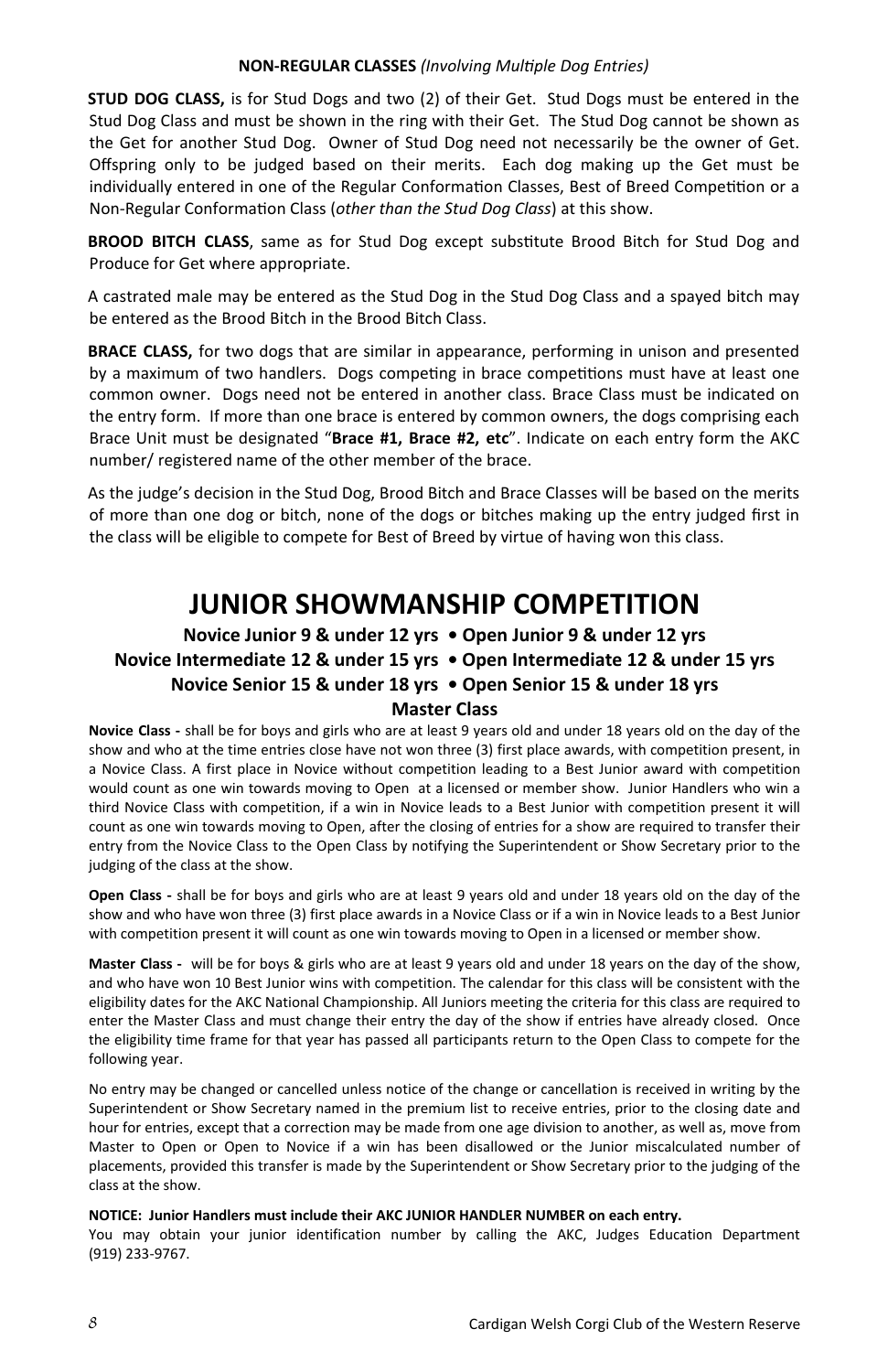### Sweepstakes & Veteran Sweepstakes

The Cardigan Welsh Corgi Club of the Western Reserve sweepstakes is open to all Cardigan Welsh Corgis, who on the day of the show will be six (6) months of age (*Puppy Sweepstakes*) or are seven (7) years of age or older (*Veteran Sweepstakes*). Please indicate "Sweepstakes" on the Official Entry Form under Additional Classes.

**Puppy Sweepstakes** is open to all Cardigan puppies that have not been entered in a sweepstakes at a previous Cardigan Welsh Corgi Club of the Western Reserve Regional Specialty. Dogs and Bitches entered in the Puppy Sweepstakes must also be entered in a Regular Class.

**Veteran Sweepstakes** is open to all Cardigans who are seven (7) years of age or older on the day of the show. Dogs entered in the Veteran Sweepstakes need NOT be entered in a Regular Class. Spayed or neutered veterans are eligible to compete.

#### **SWEEPSTAKES CLASSIFICATIONS PUPPY SWEEPSTAKES**

Dogs – 6 Months & Under 9 Months ● Dogs – 9 Months & Under 12 Months Dogs – 12 Months & Under 15 Months ● Dogs – 15 Months & Under 18 Months (Same Classes for Bitches)

#### **VETERAN SWEEPSTAKES**

Dogs – 7 Years & Under 9 Years ● Dogs – 9 Years & Under 11 Years Dogs – 11 Years & Under 13 Years ● Dogs—13 years & older (Same Classes for Bitches)

The Club will retain 35% of entry fees for expenses. The remainder of the entry money will be divided as follows after expenses

| Placing         | 2 Entries<br><b>3 Entries</b><br>1 Entry |     | <b>4 or More Entries</b> |     |  |
|-----------------|------------------------------------------|-----|--------------------------|-----|--|
| 1 <sup>st</sup> | 100%                                     | 60% | 50%                      | 40% |  |
| 2 <sub>nd</sub> |                                          | 40% | 30%                      | 30% |  |
| $2^{\text{rd}}$ |                                          |     | 20%                      | 20% |  |
| $4^{\text{th}}$ |                                          |     |                          | 10% |  |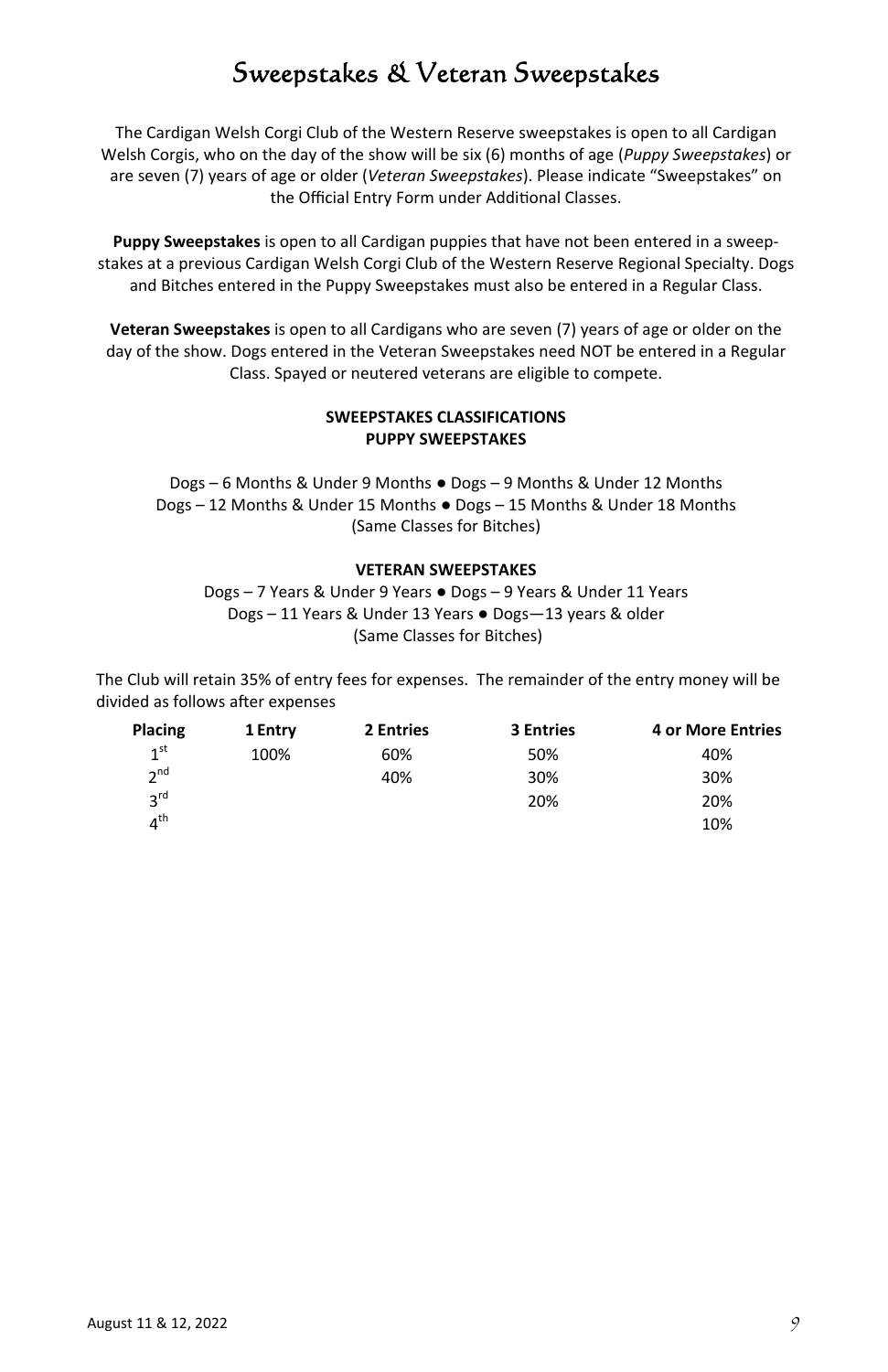## Trophies - Thursday, August 11, 2022

Unless otherwise stated, the following prizes are offered through the generosity of the members and friends of the Cardigan Welsh Corgi Club of the Western Reserve.

The CWCCWR reserves the right to substitute a trophy of equal or greater value, if a trophy should become unavailable.

The Cardigan Welsh Corgi Club of the Western Reserve will offer rosettes for Best in Sweepstakes, Best of Opposite Sex in Sweepstakes and First through Fourth in all sweepstakes classes, (Veteran and Puppy).

#### **PUPPY SWEEPSTAKES**

**Best Puppy in Sweepstakes** — Handmade Wooden Bowl from Ohio Trees **Best Opposite Sex to Best Puppy in Sweepstakes** — Handmade Wooden Bowl from Ohio Trees

#### **VETERAN SWEEPSTAKES**

**Best Veteran in Sweepstakes** — Handmade Wooden Bowl from Ohio Trees **Best Opposite Sex to Best Veteran in Sweepstakes** — Handmade Wooden Bowl from Ohio Trees

#### **BREED PRIZES**

Rosettes will be offered by the Cardigan Welsh Corgi Club of the Western Reserve for Best of Breed. Best of Opposite Sex to Best of Breed, Best of Winners, Select Dog, Select Bitch, Winners Dog, Winners Bitch, Reserve Winners Dog, Reserve Winners Bitch, First through Fourth Place in all Regular and Non-Regular Classes.

**Best of Breed** — Handmade Wooden Bowl from Ohio Trees **Best of Opposite Sex to Best of Breed** — Handmade Wooden Bowl from Ohio Trees **Best of Winners** — Handmade Wooden Bowl from Ohio Trees **Select Dog** — Handmade Wooden Bowl from Ohio Trees **Select Bitch** — Handmade Wooden Bowl from Ohio Trees Award of Merit – (Awarded up to 10% of the dogs in competition for Best of Breed except the Best of Breed Winner, Best Opposite Sex to Best of Breed Winner and Best of Winners) — Handmade Wooden Bowl from Ohio Trees

**Winners Dog** — Handmade Wooden Bowl from Ohio Trees **Reserve Winners Dog** — Handmade Wooden Bowl from Ohio Trees **Winners Bitch** — Handmade Wooden Bowl from Ohio Trees **Reserve Winners Bitch** — Handmade Wooden Bowl from Ohio Trees

**REGULAR DOG & BITCH CLASS PLACEMENTS** *(6 - 9 Month Puppy, 9 - 12 Month Puppy, 12 - 18 Month, Bred by Exhibitor Class, American Bred Class, Open Class)*  1st Place — Dog Toy: donated by Stephanie Hoyer

**First Place in Veteran Dog 7 - 9** — Handmade Wooden Bowl from Ohio Trees **First Place in Veteran Dog 9 - 11** — Handmade Wooden Bowl from Ohio Trees **First Place in Veteran Dog 11 - 13** — Handmade Wooden Bowl from Ohio Trees **First Place in Veteran Dog 13 - Over** — Handmade Wooden Bowl from Ohio Trees **First Place in Veteran Bitch 7 - 9** — Handmade Wooden Bowl from Ohio Trees **First Place in Veteran Bitch 9 - 11** — Handmade Wooden Bowl from Ohio Trees **First Place in Veteran Bitch 11 - 13** — Handmade Wooden Bowl from Ohio Trees **First Place in Veteran Bitch 13 - Over** — Handmade Wooden Bowl from Ohio Trees

First Place in Stud Dog - Handmade Wooden Bowl from Ohio Trees **First Place in Brood Bitch** — Handmade Wooden Bowl from Ohio Trees **First Place in Brace** — Handmade Wooden Bowl from Ohio Trees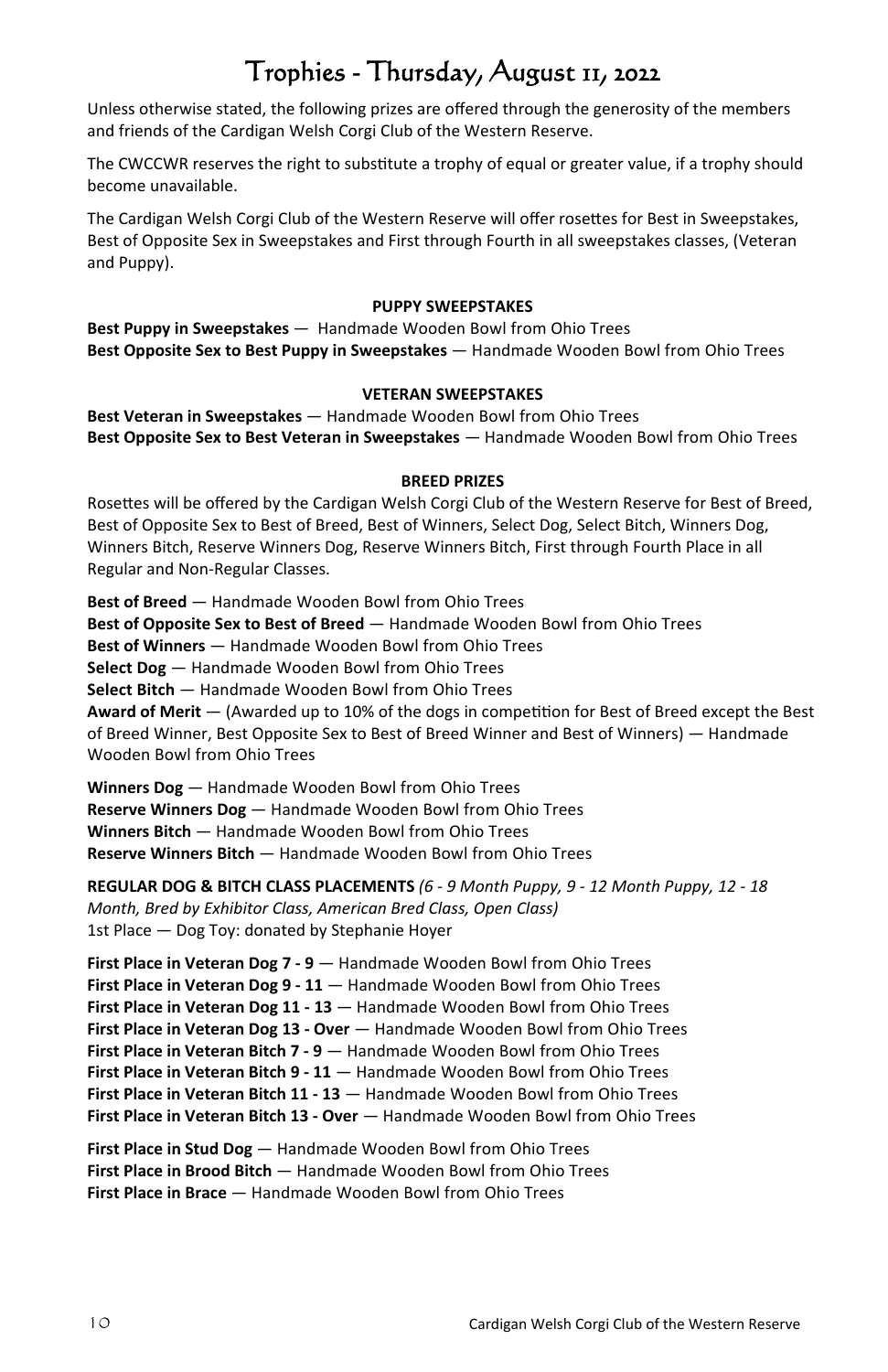## Trophies - Friday, August 12, 2022

Unless otherwise stated, the following prizes are offered through the generosity of the members and friends of the Cardigan Welsh Corgi Club of the Western Reserve.

The CWCCWR reserves the right to substitute a trophy of equal or greater value, if a trophy should become unavailable.

The Cardigan Welsh Corgi Club of the Western Reserve will offer rosettes for Best in Sweepstakes, Best of Opposite Sex in Sweepstakes and First through Fourth in all sweepstakes classes, (Veteran and Puppy).

#### **PUPPY SWEEPSTAKES**

**Best Puppy in Sweepstakes** — Acrylic Photo Frame made by Dwysan Designs **Best Opposite Sex to Best Puppy in Sweepstakes** — Laser Engraved Photo Frame made by Dwysan Designs

#### **VETERAN SWEEPSTAKES**

**Best Veteran in Sweepstakes** — Acrylic Photo Frame made by Dwysan Designs **Best Opposite Sex to Best Veteran in Sweepstakes** — Laser Engraved Photo Frame made by Dwysan Designs

#### **BREED PRIZES**

Rosettes will be offered by the Cardigan Welsh Corgi Club of the Western Reserve for Best of Breed, Best of Opposite Sex to Best of Breed, Best of Winners, Select Dog, Select Bitch, Winners Dog, Winners Bitch, Reserve Winners Dog, Reserve Winners Bitch, First through Fourth Place in all Regular and Non-Regular Classes.

**Best of Breed** — Welcome Sign with Cardigan Welsh Corgi made by Dwysan Designs **Best of Winners** — Welcome Sign with Cardigan Welsh Corgi made by Dwysan Designs **Best of Opposite Sex to Best of Breed** — Welcome Sign with Cardigan Welsh Corgi made by Dwysan Designs

**Select Dog** — Engraved Slate Coaster Set made by Dwysan Designs

**Select Bitch** — Engraved Slate Coaster Set made by Dwysan Designs

Award of Merit — (Awarded up to 10% of the dogs in competition for Best of Breed except the Best of Breed Winner, Best Opposite Sex to Best of Breed Winner and Best of Winners) — Stemless Glassware and Microfiber Cloth made by Dwysan Designs

**Winners Dog** — Ribbon Holder with Cardigan made by Dwysan Designs **Reserve Winners Dog** — Leash Holder with Cardigan made by Dwysan Designs **Winners Bitch** — Ribbon Holder with Cardigan made by Dwysan Designs **Reserve Winners Bitch** — Leash Holder with Cardigan made by Dwysan Designs

**REGULAR DOG & BITCH CLASS PLACEMENTS** *(6 - 9 Month Puppy, 9 - 12 Month Puppy, 12 - 18 Month, Bred by Exhibitor Class, American Bred Class, Open Class)* 1st Place – Dog Toy: donated by Betty Jean Greig

**First Place in Veteran Dog 7 - 9** — Laser Engraved Luggage Tag made by Dwysan Designs **First Place in Veteran Dog 9 - 11** — Laser Engraved Luggage Tag made by Dwysan Designs **First Place in Veteran Dog 11 - 13** — Laser Engraved Luggage Tag made by Dwysan Designs **First Place in Veteran Dog 13 and Over** — Laser Engraved Luggage Tag made by Dwysan Designs **First Place in Veteran Bitch 7 - 9** — Laser Engraved Luggage Tag made by Dwysan Designs **First Place in Veteran Bitch 9 - 11**  $-$  Laser Engraved Luggage Tag made by Dwysan Designs **First Place in Veteran Bitch 11 - 13** — Laser Engraved Luggage Tag made by Dwysan Designs **First Place in Veteran Bitch 13 and Over** — Laser Engraved Luggage Tag made by Dwysan Designs

**First Place in Stud Dog** — Small Engraved Wooden Cheese Board made by Dwysan Designs **First Place in Brood Bitch** — Small Engraved Wooden Cheese Board made by Dwysan Designs **First Place in Brace** — Small Engraved Wooden Cheese Board made by Dwysan Designs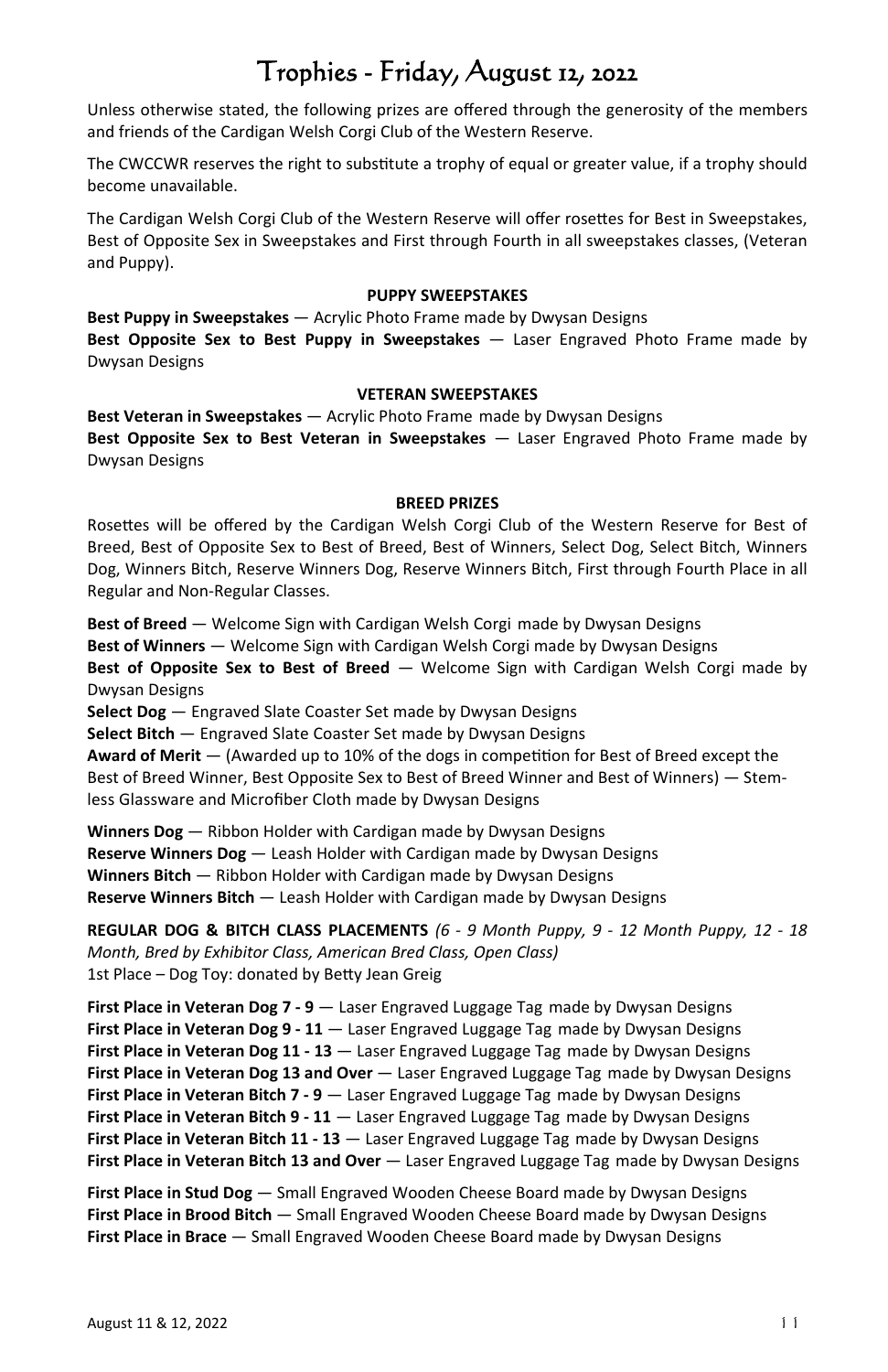### Junior Showmanship Trophies

## Thursday, August 11, 2022

Unless otherwise stated, the following prizes are offered through the generosity of the members and friends of the Cardigan Welsh Corgi Club of the Western Reserve.

The CWCCWR reserves the right to substitute a trophy of equal or greater value, if a trophy should become unavailable.

The Cardigan Welsh Corgi Club of the Western Reserve will offer a rosette for Best Junior Handler

#### **Best Junior Handler** — Tac Box

**First in Each Junior Handler Class — Water Bucket** 

(Novice Junior, Novice Intermediate, Novice Senior, Open Junior, Open Intermediate, Open Senior, Master)

## Friday, August 12, 2022

Unless otherwise stated, the following prizes are offered through the generosity of the members and friends of the Cardigan Welsh Corgi Club of the Western Reserve.

The CWCCWR reserves the right to substitute a trophy of equal or greater value, if a trophy should become unavailable.

The Cardigan Welsh Corgi Club of the Western Reserve will offer a rosette for Best Junior Handler

**Best Junior Handler** — Grooming Table

**First in Each Junior Handler Class** — Dog Bowl (Novice Junior, Novice Intermediate, Novice Senior, Open Junior, Open Intermediate, Open Senior, Master)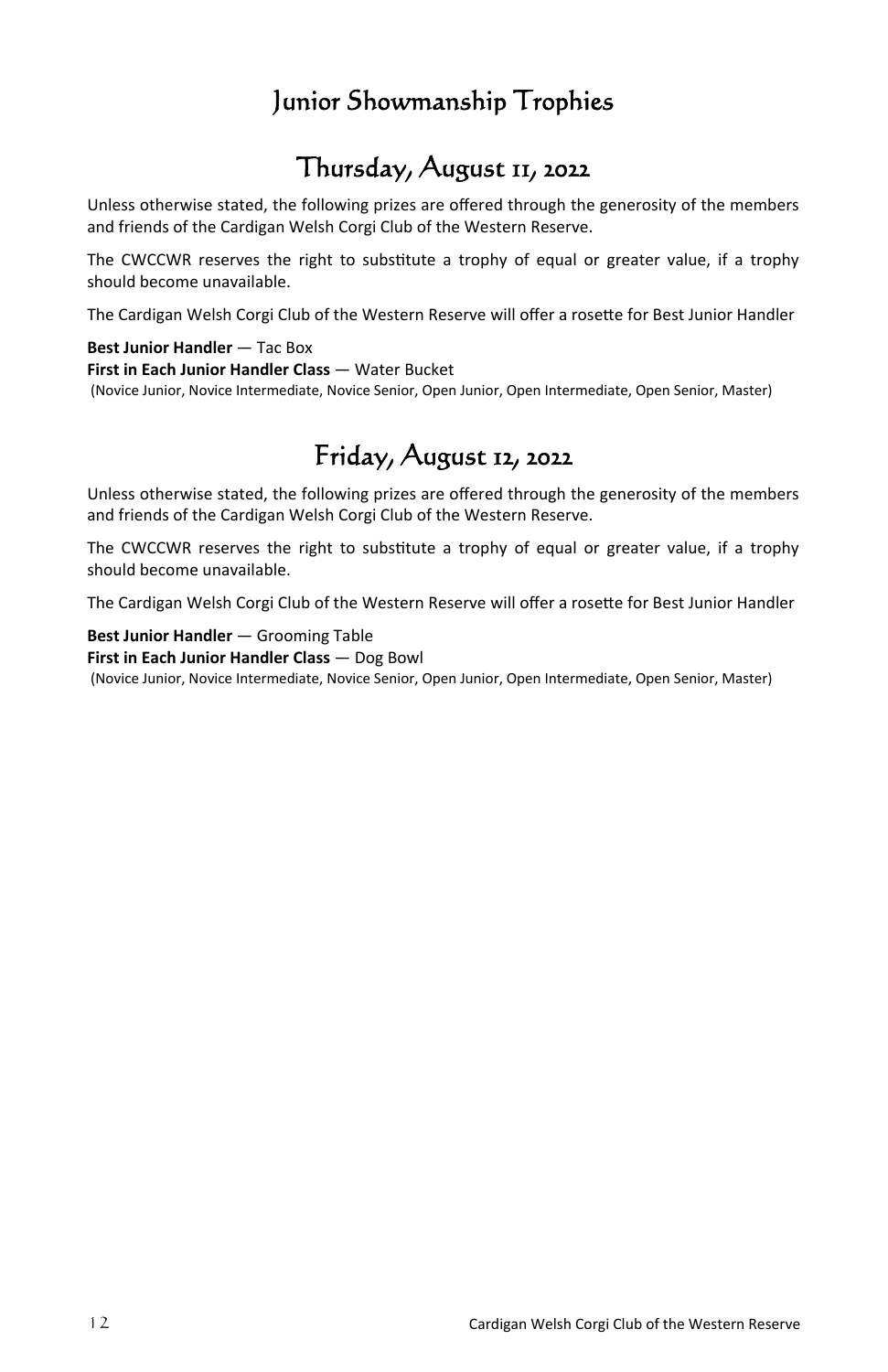### **AKC Sanctioned Best 4 & Under 6 Months Puppy Competition**

**Friday, August 12, 2022**

#### **Entry Fee:** \$15.00 per puppy

One combined class will be offered for Cardigan Welsh Corgis that are (4) four months & under (6) six months. An AKC registration number or AKC litter number will be required for entries in this competition.

A foreign born dog may enter this class if they are registered in the country of origin.

Dogs are required to be vaccinated (including rabies) in accordance with their veterinarian's protocol in order to avoid inadvertent transmission of illness by/to puppies not yet fully immunized.

Judging will be done after the Puppy and Veteran Sweepstakes and before Regular Classes on Friday, August 12, 2022.

### **For Further Requirements for the 4 & Under 6 Months Puppy Competition Please See**

### **www.AKC.org**

### **CLASSIFICATION - Classes Combined**

Puppy, 4 & Under 6 Months

### **PRIZES**

**Best of Breed 4 & Under 6 Months Beginner Puppy** — Duffel Bag Embroidered with Cardigan Welsh Corgi **Best of Opposite Sex to Best 4 & Under 6 Months Beginner Puppy** — Duffel Bag Embroidered with Cardigan Welsh Corgi

**Entries will be taken through the Superintendent, Foy Trent Dog Shows LLC.**

### **ATTENTION EXHIBITORS**

Hotels/ Motels - Exhibitors are expected to maintain their premises and their dogs (both at hotels/ motels and on the show grounds) in a quiet, clean and well kept manner. Hotels/ Motels have been requested to report violations to the show giving clubs. Offenses may result in an Event Committee Hearing.

### **LORAIN COUNTY KENNEL CLUB NOTICE TO EXHIBITORS & HANDLERS**

*Please Refer to Lorain County Kennel Club Premium List for other informaƟon that may pertain to exhibitors and show ground rules and regulations.* 

\*\* Quiet Time: No Generators shall run between the hours of 11:30 PM and 6:30 AM on the Show Grounds. Exceptions will be made at the discretion of the Show Chairman.

\*\* The All Breed Grooming Shelter provided on Saturday and Sunday will NOT be available until 8:30 PM on Friday.

\*\* This is a Self Clean Up Weekend

\*\* No grooming tables, exercise pens or crates are permitted under the tents housing rings

\*\* Smoking is NOT permitted under the tents housing the rings or the covered all breed grooming area.

\*\* The health, safety and life of any dog on the grounds is paramount to other property and privacy rights. All vehicle owners on the grounds waive their rights to legal actions or damages should it be necessary to rescue dogs from the confines of an overheated vehicle.

### **Parking**

For parking charges and instructions, please refer to the Lorain County Kennel Club premium list or visit their website at **www.loraincountykc.org**.

Also, overnight parking will be available (*must arrive at least by 10:00 PM—EST*) the evening before the show. For the cost of the overnight parking, please check the Lorain County Kennel Club website which can be found at **www.loraincountykc.org**.

Also, Lorain County Kennel Club will be offering Reserved Parking again this year. The reserved parking will be handled by LCKC. Please refer to their premium list or website at **www.loraincountykc.org** for details.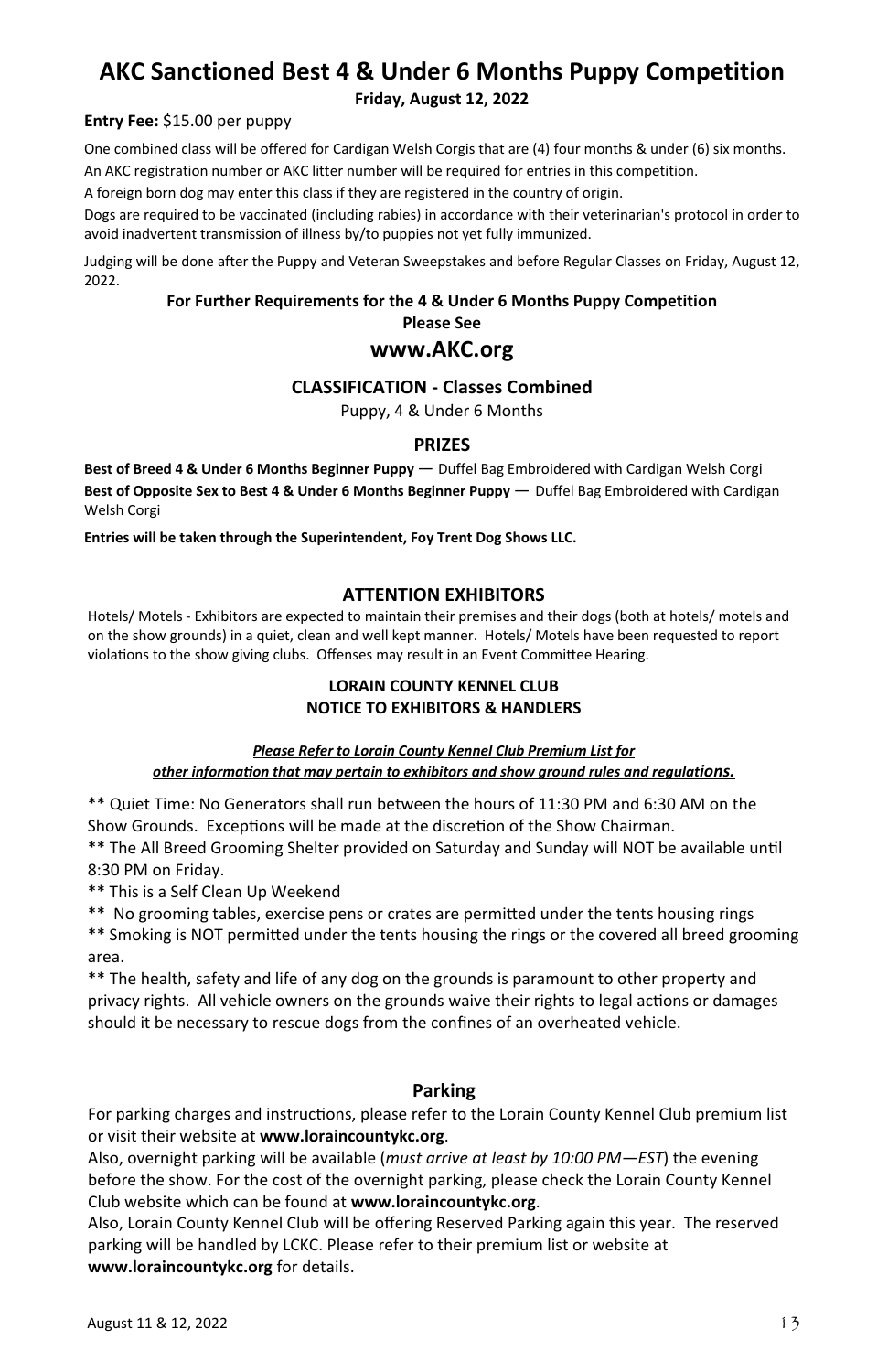### **Notice to Exhibitors**

**Telephone Entries and Unsigned Entries Cannot Be Accepted. Entries Not On Official AKC Entry Forms and Photocopies of Entry Forms** without Agreement and Rules on the reverse side of the Official AKC Entry Form are **NOT ACCEPTABLE.** 

**Mail All Entries With Fees to Foy Trent Dog Shows,** PO Box C, Sturgeon, MO. 65284.

**Entries received without fees will not be accepted.** Acknowledgement of entries will be made as soon as practicable after closing via mail or email. **Should acknowledgement not be received by the exhibitor** within a reasonable time. Please notify our office.

**Special Delivery & Overnight Delivery Mailing Address: Foy Trent Dog Shows LLC** 116 N Ogden St, Sturgeon, MO 65284

**Online Entries accepted online at www.FoyTrentDogShows.com** for entries made with MasterCard/Visa. A \$3.00 charge will be added to each entry.

#### **No Faxed Entries Accepted**

CANADIAN EXHIBITORS MUST SUBMIT ENTRIES WITH CHECKS DRAWN ON U.S. ACCOUNTS OR WITH INTER-NATIONAL MONEY ORDERS IN U.S. FUNDS.

A Recording Fee of 50 cents for each dog and an AKC Event Service Fee of \$3.00 will be required for each recordable single entry class at any Licensed or Member Club Show or Obedience Trial. (American Kennel Club Rule, Chapter 11, Section 2). A \$3.50 AKC Recording Fee will be required for the first entry in Rally and \$3.00 for each additional entry in Rally. (American Kennel Club Rally Regulation, Chapter 1, Section 5). A \$2.00 Event Service Fee will be required for each entry in 4-6 Month Beginner Puppy. These Fees are paid to the American Kennel Club.

**RETURNED CHECKS / INVALID CREDIT CARDS** do not constitute a valid entry. The Superintendent will add a collection fee of \$25 to the amount of each returned check and credit card. Subsequent returned checks and credit card from the same exhibitors may result in their being put on a cash-only basis.

Entry Fee will not be refunded in the event that a dog is absent, disqualified, excused by Veterinarian or judge, or barred from competition by action of the Show Committee.

No entry fees will be refunded if the Show cannot open or be completed by reason of riots, civil disturbances, fire, extreme and or dangerous weather conditions, an Act of God, public emergency, act of public enemy, strikes or any other cause beyond the control of the Club or the Superintendent.

**No Refund for Duplicate Entries.** Every effort to find all duplicate entries will be made; however, if entry has been processed, no refund will be made.

 Refunds made for cancellation of entries before the closing date will be subject to a \$3.00 administrative/ processing fee per entry.

**No Entry** shall be made and no entry shall be accepted which specifies any conditions as to its acceptance. Changes, additions or corrections to entry forms must be received in writing prior to close of entries. Those received by telephone are not acceptable.

To find out about any AKC event cancellations, call the AKC Event Cancellation Hotline 877-252-3229.

Dogs need be present only for scheduled judging and will be released if not needed for further judging. Dogs must be ready for judging. Neither the club nor the Superintendent will be responsible or obligated to furnish any service for notifying exhibitors or their agents of Breed or Class judging.

Judges need not wait for any dog holding up the class. **Owners or agents alone are responsible for the presence of their dogs in the judging rings.** 

Exhibitors should follow their veterinarian's recommendation to assure their dogs are free of internal and external parasites, any communicable diseases and have appropriate vaccinations.

**The show giving club, the Superintendent, their agents, employees, etc., assume no responsibility for any loss, damage, or injury sustained by exhibitors or handlers to any of their dogs or property, and further assume no responsibility for injury to children.** 

PUBLICATION RIGHTS By entering this show, all owners, handlers, breeders and kennels agree that all rights to televise, videotape, photograph, advertise, promote and publicize or otherwise exploit this show, or the persons or animals participating in it or the results of the competition before, during or after the event, shall belong solely to The American Kennel Club and their respective assigns, including the use of the names, likenesses or biographical matter of all dogs, owners, handlers, breeders and kennels participating in the show and no such owner, handler, breeder or kennel shall allow any other party to make commercial use of any videotape or photograph of any person or animal participating in this competition.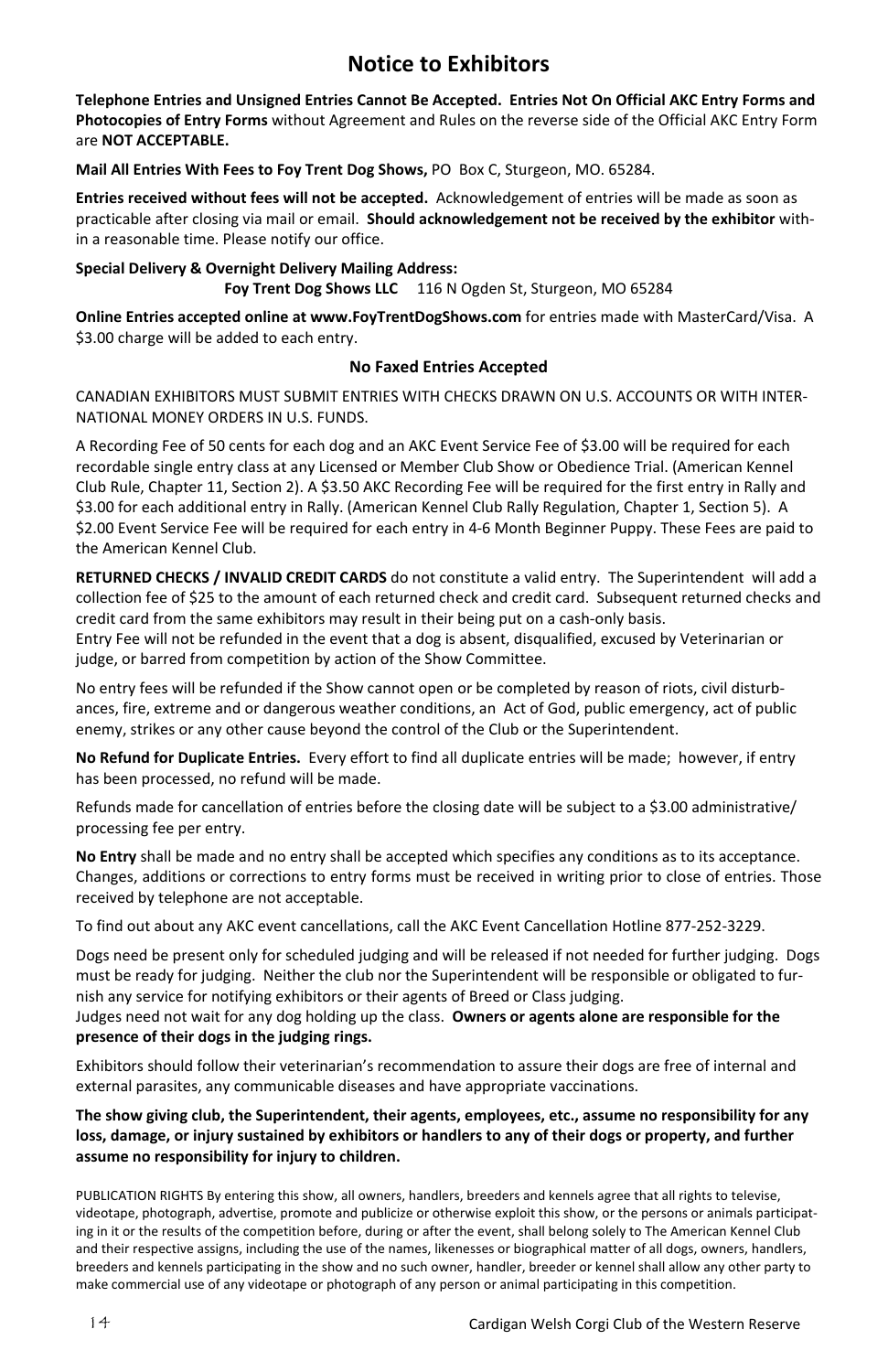

### **OFFICIAL AMERICAN KENNEL CLUB ENTRY FORM**

Specialty, Sweepstakes, Junior Showmanship, 4-6 Mo Beginner Puppy

**Cardigan Welsh Corgi Club of the Western Reserve** 

Thursday, August 11, 2022 Sweepstakes, Conformation & Junior Showmanship (2022240501) Friday, August 12, 2022 Sweepstakes, Conformation & Junior Showmanship (2022240503) Friday, August 12, 2022 4-6 Mo Beginner Puppy (2022240502)

#### Lorain County Kennel Club Park, 49979 State Route 511, Henrietta Township, Ohio 44074

### **Entries close at 6:00pm, Central Time, Wednesday, July 20, 2022 at Foy Trent Dog Shows LLC**

**Mail Entries With Fees Made Payable to: Foy Trent Dog Shows,** PO Box C, Sturgeon, MO 65284 www.foytrentdogshows.com

I ENCLOSE \$ ........... for entry fees (See page 4 for entry fees) IMPORTANT-Read Carefully Instructions on Reverse Side Before Filling Out. Numbers in the boxes indicate sections of the instructions relevant to the information needed in that box (PLEASE PRINT)

| <b>BREED</b>                                                  | Cardigan Welsh Corgi | VARIETY 1<br><b>SEX</b>                                                                 |                                            |                                     |                                                              |  |                                               |
|---------------------------------------------------------------|----------------------|-----------------------------------------------------------------------------------------|--------------------------------------------|-------------------------------------|--------------------------------------------------------------|--|-----------------------------------------------|
| DOG 2 3<br><b>SHOW</b><br><b>CLASS</b>                        |                      |                                                                                         |                                            |                                     | CLASS <sub>3</sub><br><b>DIVISION</b><br>Weight, color, etc. |  |                                               |
| ADDITIONAL CLASSES                                            |                      | OBEDIENCE CLASS (Jump Height) RALLY CLASS (Jump Height) JR, SHOWMANSHIP<br><b>CLASS</b> |                                            |                                     |                                                              |  |                                               |
| NAME OF (see Back)<br>JUNIOR HANDLER (if any)                 |                      |                                                                                         |                                            | <b>JR. HANDLER</b><br><b>NUMBER</b> |                                                              |  |                                               |
| <b>FULL</b><br><b>NAME</b><br>OF DOG                          |                      |                                                                                         |                                            |                                     |                                                              |  |                                               |
| Enter number here<br>D AKC* NO.                               |                      |                                                                                         |                                            | DATE OF<br><b>BIRTH</b>             |                                                              |  |                                               |
| n ILP/PAL NO.<br><b>EXECUTE FOREIGN REG NO. &amp; COUNTRY</b> |                      |                                                                                         | PLACE OF<br>(list country)<br><b>BIRTH</b> |                                     |                                                              |  |                                               |
| <b>BREEDER</b>                                                |                      |                                                                                         |                                            |                                     |                                                              |  |                                               |
| <b>SIRE</b>                                                   |                      |                                                                                         |                                            |                                     |                                                              |  |                                               |
| <b>DAM</b>                                                    |                      |                                                                                         |                                            |                                     |                                                              |  |                                               |
| ACTUAL OWNER(S) <b>ACTUAL</b><br>(Please Print)<br>4          |                      |                                                                                         |                                            |                                     |                                                              |  |                                               |
|                                                               |                      |                                                                                         |                                            |                                     |                                                              |  |                                               |
|                                                               |                      |                                                                                         |                                            |                                     |                                                              |  |                                               |
| NAME OF OWNER'S AGENT<br>(IF ANY) AT THE SHOW (IF ANY)        |                      |                                                                                         |                                            |                                     |                                                              |  | Owner-Handled eligible?<br>Yes $\Box$<br>7 No |

I CERTIFY that I am the actual owner of the dog, or that I am the duly authorized agent of the actual owner whose name I have entered above. In consideration of the acceptance of this entry, I (we) agree to abide by the rules and regulations of The American Kennel Club in effect at the time of this event, and by any additional rules and regulations appearing in the premium list for this event, and further agree to be bound by the "Agreement" printed on the reverse side of this entry form. I (we) certify and represent that the dog entered is not a hazard to persons or other dogs. This entry is submitted for acceptance on the foregoing representation and Agreement. I (we) agree to conduct myself (ourselves) in accordance with all such Rules and Regulations (including all provisions applying to discipline) and to abide by any decisions made in accord with them.

| ■ SIGNATURE of owner or his agent  |  |
|------------------------------------|--|
| duly authorized to make this entry |  |

TELEPHONE# E-MAIL Address

Check this box if you would like to receive confirmation & judging program by postal mail instead of email.

**E-MAIL Address (An acknowledgment or receipt of entry will be sent to the email address, postal mail by request):**

**Emergency Contact\_\_\_\_\_\_\_\_\_\_\_\_\_\_\_\_\_\_\_\_\_\_\_\_\_\_\_\_\_\_\_\_\_\_\_\_\_\_\_\_\_\_Telephone\_\_\_\_\_\_\_\_\_\_\_\_\_\_\_\_\_\_\_\_\_\_\_\_\_\_\_\_\_\_\_**